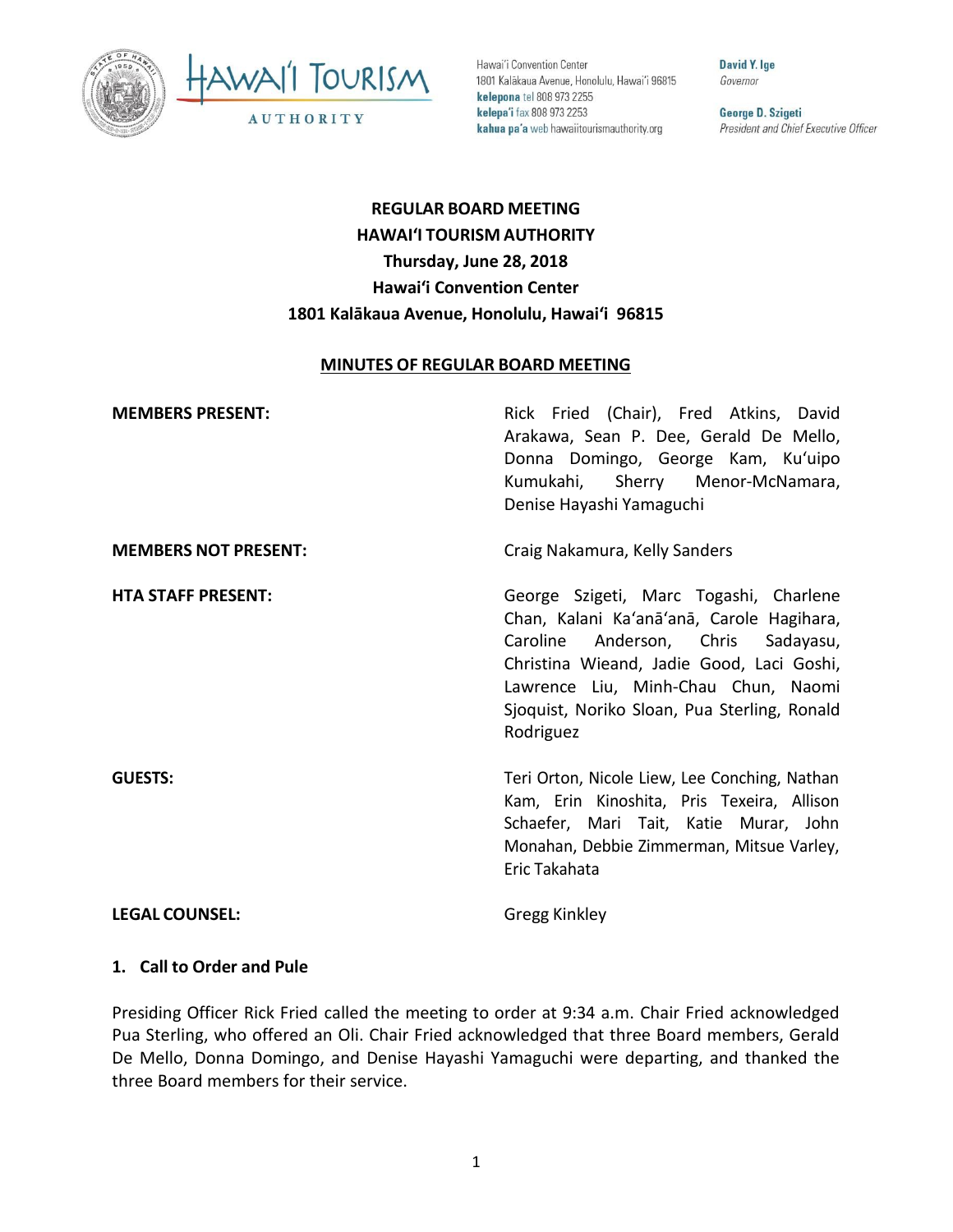#### **2. Approval of the Minutes of the May 31, 2018 Board Meeting**

Chair Fried requested a motion to approve the minutes of the Board meeting held on May 31, 2018. Ms. Kumukahi made the motion, and Mr. Atkins seconded the motion, which was unanimously approved by all the Board members present.

#### **3. Review of Recent and Upcoming Permitted Interactions**

Chair Fried asked if there were any reports of permitted interactions. No Board members reported any permitted interactions.

#### **4. Report of the CEO Relating to Staff's Implementation of HTA's Programs During May 2018**

Chair Fried acknowledged Mr. Szigeti, who began his presentation by stating that June was an important month for HTA in its recovery efforts due to volcanic activity on Hawai'i Island and ongoing flood response on Kaua'i. He explained that news coverage and video of the lava flow has diminished greatly due in large part to industry partners working collaboratively to counter misconceptions on travelling to the State of Hawai'i. Mr. Szigeti explained that HTA has continued to keep the alert section of HTA's website active to counteract news coverage, and that there has since been positive media coverage regarding the safety on all islands. He explained that Hawai'i Island's visitor's bureau has continuously given interviews, and that HTA has been in contact with over 100 media outlets to provide information. He also reported that the spokesperson for Hawai'i Island's visitor's bureau has given over 30 interviews to various media outlets, and that these videos were repurposed into a video news release, including key talking points that Hawai'i is safe for visitors and largely unaffected, except for the lower region of Puna. Mr. Szigeti recognized Ms. Chan for having productive meetings with Kohala Coast Resort Association. Last, Mr. Szigeti stated that HTA has kept its efforts to support recovery efforts in Hanalei, Kaua'i.

Mr. Szigeti noted that the redesign of the www.hawaiitourismauthority.org website launched in June, and that the website had a more user-friendly and clean design.

Mr. Szigeti then noted that he met with Hawaiian Airlines Chief Executive Officer Peter Ingram and his team to discuss their recent joint venture with Japan Airlines, and that he also met separately with executives of Japan Airlines concerning volcanic activity on Hawai'i Island. He also noted that he conducted calls with all of HTA's global partners within the past two weeks to discuss the volcanic activity on Hawai'i Island and the upcoming Global Tourism Summit. Mr. Szigeti then noted that he had positive meetings with All Nippon Airways ("ANA"), which is one year away from launching its Airbus A380s, and with the Global Tourism Summit Steering committee.

Mr. Szigeti reported that he would attend a quarterly meeting in July with Mayor Kirk Caldwell and all Waikīkī stakeholders to discuss issues including traffic and homelessness. Last, Mr. Szigeti offered that occupancy for Hawai'i hotel properties were currently at 79.5 percent, and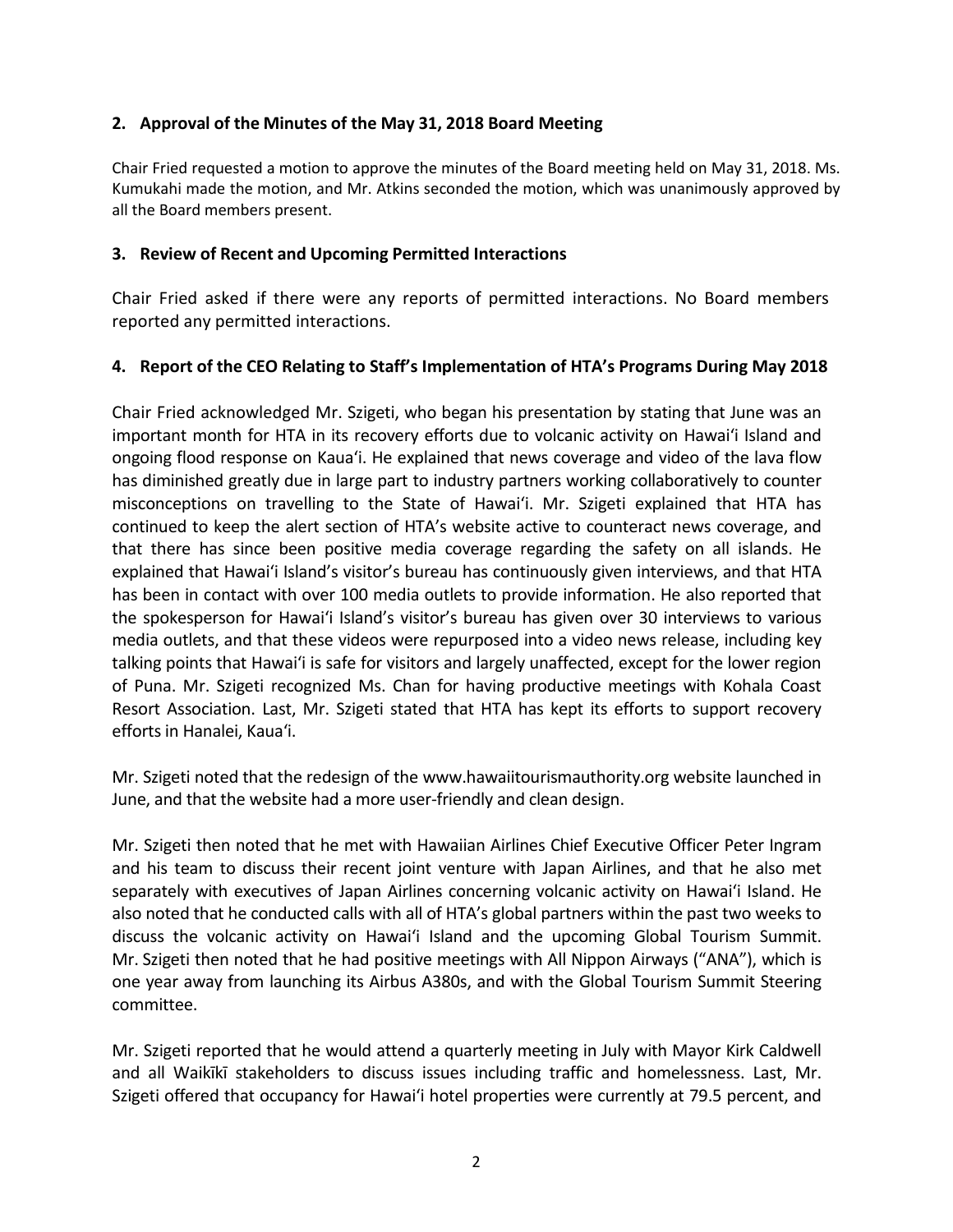that hotel properties reported increases in ADR. He said that among visitor statistics, spending increased by 11 percent, that arrivals increased by 7 percent, and that air seats increased by 12.6 percent. He noted that the State of Hawai'i's year-to-date tax revenue was \$894.6 million, plus \$87.7 million, or 10.9 percent.

Mr. Atkins thanked the Board on behalf of the Kaua'i Visitors Bureau for supporting the shuttles, its social media campaign, and funding for activities in Hanalei this summer. He also thanked Mr. Ka'anā'anā for helping to implement the shuttle program on Kaua'i.

Chair Fried asked Mr. Szigeti to mention the sponsorships for the Global Tourism Summit. Mr. Szigeti acknowledged HTA Staff for working together for coordinating the Global Tourism Summit. Mr. Szigeti then stated that the Global Tourism Summit had been so far well received, and HTA expects 2,500 people to come from 18 different countries. He noted that the Global Tourism Summit has its \$75,000 sponsor in place, as well as sponsors for \$40,000 and \$50,000 and that these sponsors could not yet be announced.

## **5. Presentation and Discussion of Current Market Insights and Conditions in Key Major Hawai'i Tourism Markets**

Chair Fried acknowledged Minh-Chau Chun, who presented the current market insights and conditions in key major Hawai'i tourism markets. Ms. Chun stated that visitor spending increased by 11 percent, and arrivals increased by 7 percent. She noted that spending increased for the U.S. West, U.S. East, Japan, and Canada markets, though spending for Canada was slightly lower than projected. She noted increased arrivals from Oceania, New Zealand, Australia, and Europe.

Ms. Chun presented that arrivals by air decreased for Hawai'i Island by 1.6 percent in May. She stated that the decrease was attributable to volcanic activity, which resulted in the cancellation of the Pride of America cruise ship's port calls to Hilo and Kona, which in turn resulted in a decrease of 7,000 visitor arrivals to Hawai'i Island. Cruise passengers on the Pride of America are those who came by air to the State and boarded the ship at Honolulu Harbor on Saturdays to begin a seven-day tour around the Hawaiian Islands. Ms. Chun stated that these port calls were resumed in mid-June and HTA would continue to monitor the arrivals.

Mr. Atkins asked Ms. Chun for clarification into how statistics for passenger arrivals were calculated when passengers arrived to an Island by cruise ship. Ms. Chun responded to Mr. Atkins' question by affirming that passengers who visit an Island by cruise ship are counted among that Island's total arrival numbers (arrivals by air plus arrivals by cruise ship). Mr. Atkins then asked for clarification on whether counting cruise ship passengers as arrivals is 'doubledipping' when those passengers arrived in Honolulu, Hawai'i and boarded the cruise ship in Honolulu, Hawai'i. Ms. Chun replied that HTA counts state-wide visitor arrivals and individual island visitor arrivals separately. She further explained that, on a statewide level, a visitor is counted only once, regardless of how many islands he or she visited, and on and island-byisland basis, that visitor will be counted on every island he or she went to; therefore, the sum of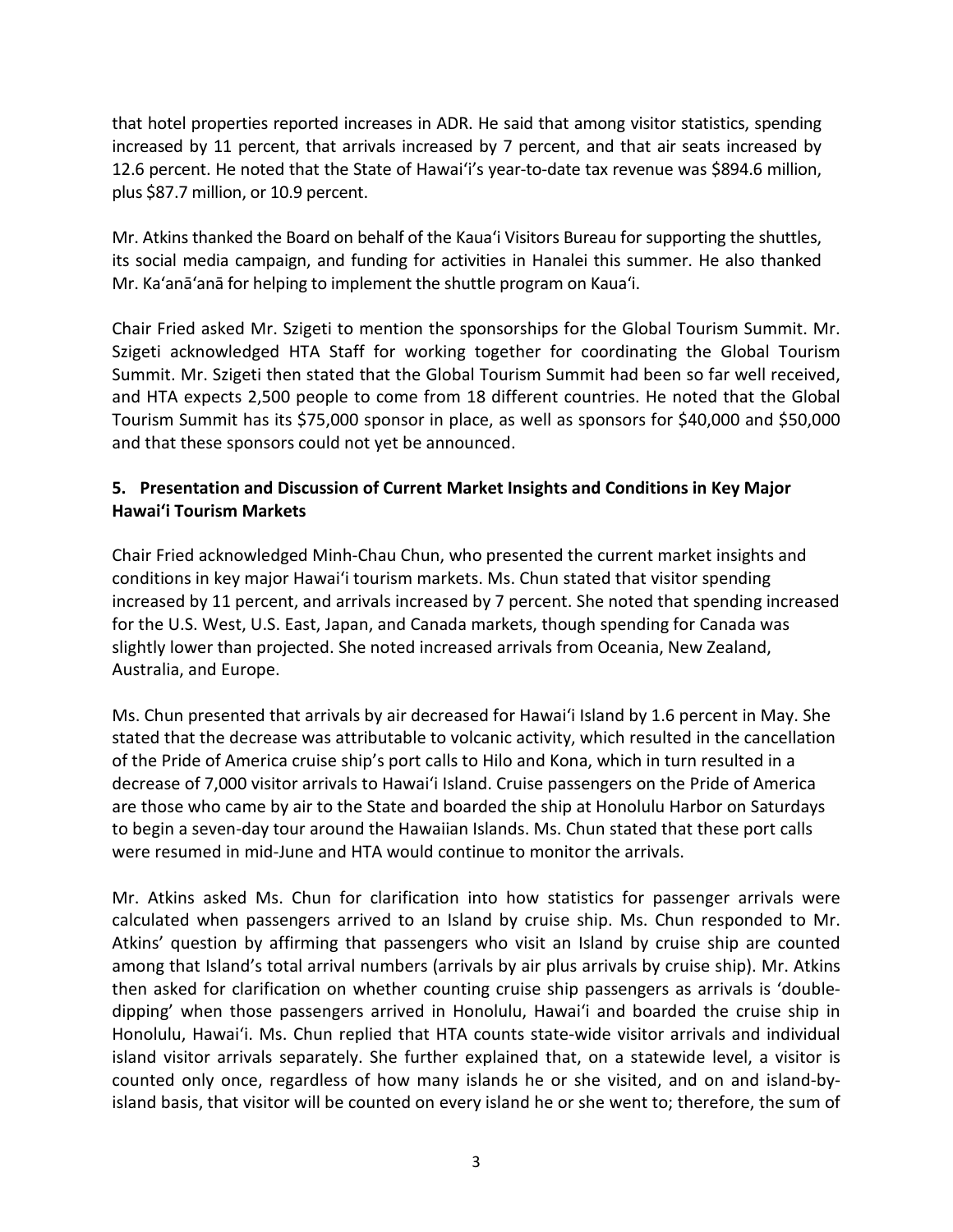visitor arrivals to each individual island is larger than the total number of arrivals to the State. Mr. Atkins followed by asking whether a visitor's day trip to Kaua'i from another island counts as an arrival. Ms. Chun replied that day trips are counted and that any arrival onto an island is counted as an arrival to that island. Mr. De Mello commented that when the cruise ship stopped arriving on Hawai'i Island, the ports felt like ghost towns, and that activity has since improved. Mr. De Mello thanked Mr. Szigeti for combatting media overreaction by affirming that Hawai'i Island is safe for visitors. Mr. Szigeti asked Laci Goshi to clarify the status of other cruise lines, in which Ms. Goshi responded that Crystal and Norwegian cruise ships are returning to Hawai'i Island ports.

Chair Fried stated that HTA needs to make sure that the statistics are clear in how it calculates visitor arrivals. In response to Chair Fried's concern, Mr. Arakawa suggested that an explanatory sheet describing how numbers were calculated in state-wide and county-wide arrivals would resolve questions on how to read the numbers. Ms. Yamaguchi suggested that testimonials would support increasing visitor arrivals to Hawai'i Island, and that visitors could be encouraged by participating by receiving goodies or other items. Mr. Szigeti responded to Ms. Yamaguchi's suggestion by stating that he will discuss the possibility of testimonials with Norwegian Cruise Line in a scheduled meeting in July. Mr. Atkins recognized that the cruise lines' decisions to pass Hawai'i Island have shown how much impact cruise ships have on visitor arrivals and spending.

## **6. Presentation, Discussion and Action on Hawaii Tourism Japan's Proposal to Use Emergency Funds to Fund Response and Recovery Marketing Plans Resulting from the Volcanic Activity on the Island of Hawai'i.**

Chair Fried acknowledged Eric Takahata, who discussed Hawai'i Tourism Japan's Proposal to use Emergency Funds in response to volcanic activity on the Island of Hawai'i. Mr. Takahata began by explaining that the number of visitor arrivals from Japan to Kaua'i needed to be increased, and because the numbers were already minimal, the flooding in Hanalei did not have a large impact on the number of visitor arrivals from Japan.

Mr. Takahata explained that the protocol for addressing the Japanese market must approach the entire market with both airlines and wholesalers Mr. Takahata presented a three-phase plan to address the decrease in visitor arrivals from the Japanese market to Hawai'i Island.

Mr. Takahata stated that Phase 1 was to distribute accurate information to stakeholders on the effect of volcanic activity on Hawai'i Island. He explained that the Japan market was particularly sensitive to volcanic activity, earthquakes, and tsunamis, and, when these events occur in Japan, the Japanese government receives scientists to speak on the government's behalf, and these statements are circulated through television and the internet. HTA's concern was to ensure that information going to Japan was accurate, and HTA translated all alerts relating to volcanic activity as soon as possible to provide accurate information to stakeholders.

Mr. Takahata stated that HTA was currently in Phase 2, which was to directly approach consumers and educate media through briefing sessions.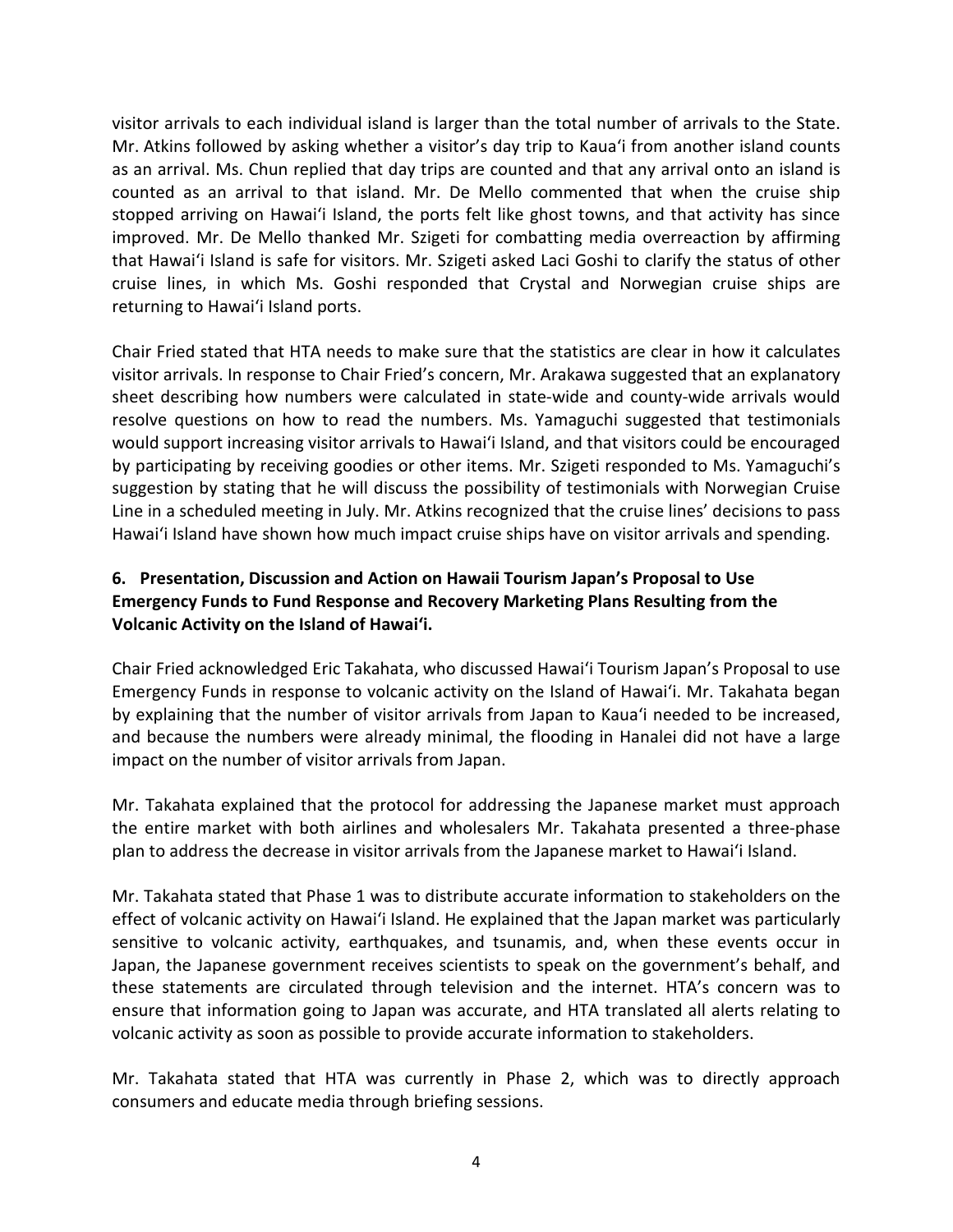Mr. Takahata stated that Phase 3 will be HTA's mitigation initiative. Phase 3 includes cooperating with travel agencies by creating package tours and educating travel agencies through seminars. He explained that part of this initiative was a collaborative effort between Hawai'i Tourism Japan, Japan Airlines and Hawaiian Airlines to open an Island of Hawai'i pop-up Café in Tokyo, Japan. He expressed that, in May, cancellations were not as strong as previously expected because most wholesalers do not allow for cancellations within 30 days; most of the wholesaler passengers continued their trip to Hawai'i Island. He then exclaimed that he thought the forecasting to June, July, and August looked okay, though there was concern regarding the booking pace, which was trending down.

Mr. Takahata stated that Hawai'i Tourism Japan's website page views doubled, most likely because consumers wanted accurate information on what was occurring on Hawai'i. He explained that all alerts were timely dispersed on the website, as well as social media and to media outlets.

Mr. Takahata explained that HTA recently approved \$250,000 in funds for a direct consumer campaign and media initiatives. In discussions Mr. Takahata had with Japan Airlines, Japan Airlines appreciated that HTA did not have any knee-jerk reactions to the volcanic activity on Hawai'i Island. He also discussed a survey campaign for Japanese consumers that began in June. He said out of 6,500 surveyors at the event "Aloha Tokyo 2018," about 1,800 planned to visit Hawai'i Island within the next six months, and 3,800 planned to go to Hawai'i Island within one year. He said the survey also showed that Japanese visitors showed interest in staying on Hawai'i Island for either three days or over six days. Mr. Takahata stated that interviews with specialists and exit testimonial interviews would be shooting between July and August, and that videos would be distributed on an ongoing basis as digital advertisements. He stated that press tours for various media outlets would begin shortly, and in October, major Japan newspapers would visit and provide coverage on the Island of Hawai'i. He last stated that Kalani Ka'anā'anā, Ken Hon, Ross Birch, and Mitsue Varley would travel to Japan to provide press conferences and briefings on the Island of Hawai'i.

Mr. Takahata stated that Hawai'i Tourism Japan was requesting an additional \$450,000 of emergency funds for its travel trade co-op program as part of Phase 3 of its Recovery Marketing Plan. He explained that major entities that are supporting travel to Hawai'i Island include Hawai'i Tourism Japan, Japan Airlines, Hawaiian Airlines, and Japan wholesalers, including JALPAK, among others. He further explained that these co-ops would happen through the year to September, and an example of one co-op being Japan Airlines' own \$4 million investment to start a new ad campaign beginning in June to run through mid-September. In explaining the Japan Airlines co-op, Mr. Takahata stated that Japan Airlines hired one of Japan's top three models of her generation for television and physical ads in a full advertising campaign. He stated that television ads ran during morning shows and prime-time television, and that physical ads were in all major Tokyo train stations. Mr. Takahata explained that Japan Airlines planned a separate large promotion campaign which would run from August to September.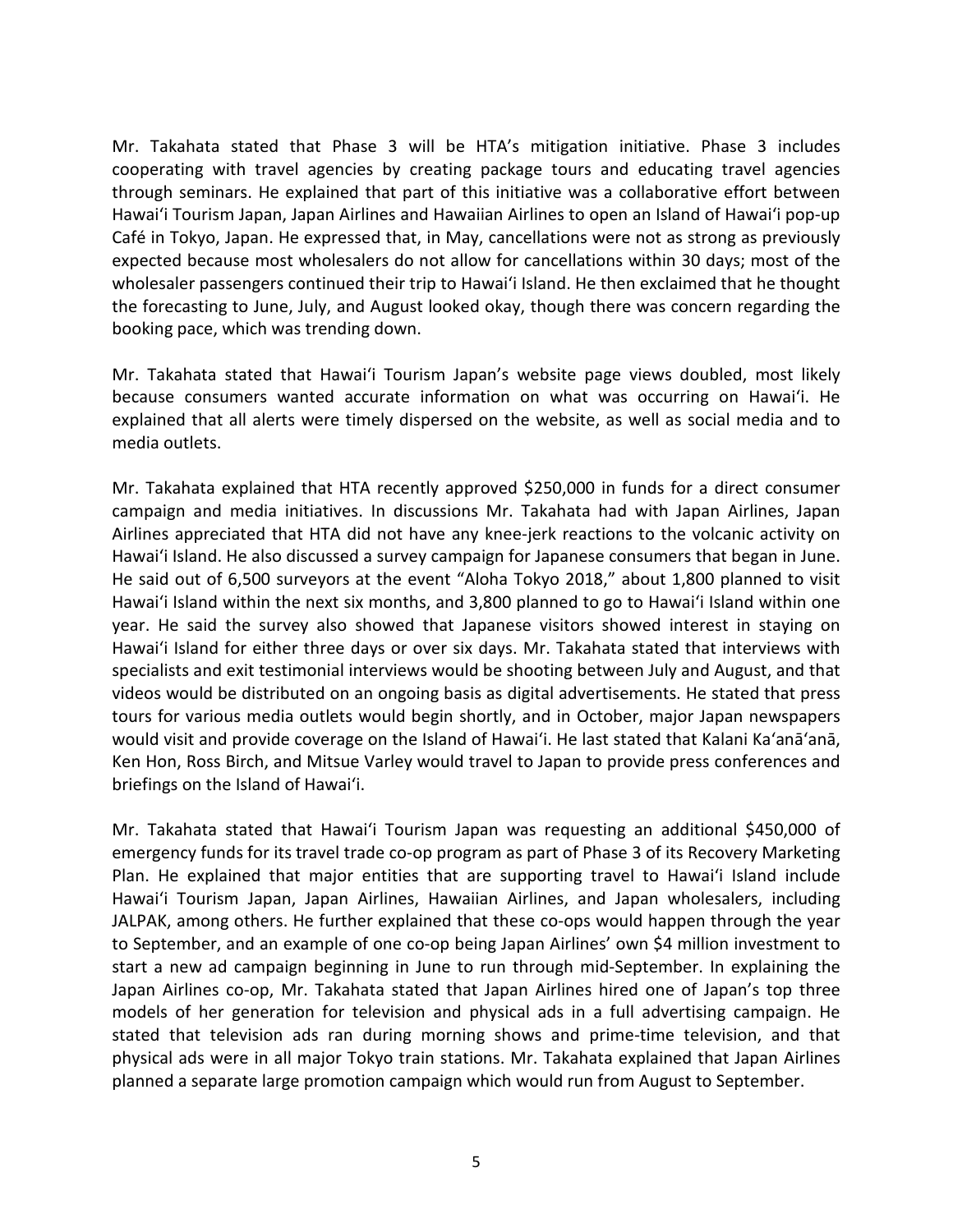Mr. Takahata stated that, in addition to Japan Airlines' campaign, another basis for additional funding included taking over Royal Garden Café to create the "Island of Hawai'i Café" from the end of July through September, as well as other consumer events and travel trade seminars.

Mr. De Mello expressed that there is currently no safe viewing site for Kīlauea, and due to the lack of a new viewing site businesses in the area were struggling. In response to Mr. De Mello's concern, Mr. Takahata stated that he had faith that safe viewing sites would be taken care of, and that the industry could focus on other sites in East Hawai'i Island, such as Waipi'o and Honoka'a. Ms. Kumukahi thanked Mr. Takahata and his team for their efforts to focus on cultural importance of the volcanic activity as well, and that HTA must bring back the cultural portion of conservation and preservation to the forefront of explaining the volcanic activity. Chair Atkins asked what else HTA could do to support the cultural importance of the volcanic activity. Mr. Takahata explained that Hawaii Tourism Japan included Mr. Ka'anā'anā in the media tours to address the cultural importance of Hawai'i Island, and noted that two years prior, HTA held an executive level familiarization tour of Kilauea, which moved some Japan Airlines' executives to tears.

Chair Fried asked for a motion to approve release of \$450,000 from the Tourism Special Fund's emergency funds for Hawai'i Tourism Japan's Recovery Marketing Plan. Mr. Kam made such motion, and Mr. De Mello seconded the motion. Chair Fried then opened the Motion for discussion.

Mr. Arakawa asked how much support HTA could expect from its industry partners. Mr. Takahata explained that the prior day, he met with the Executive Director in charge of the Hawai'i route of Japan Airlines, and that it was Japan Airlines' number one priority to support its air routes to Hawai'i Island. Mr. Szigeti, in response to Mr. Arakawa's question, responded that supporting marketing efforts for Hawai'i Island was the highest priority for Hawaiian Airlines as well. Mr. Atkins asked how much of the funding would go to wholesalers. Mr. Takahata explained that almost all of the funding would go to co-ops with airlines and wholesalers as HTA's contribution in supporting the mitigation process, and that the industry must match HTA's contribution by at least three to one. Mr. De Mello asked what the new familiarization tours were going to be. In response to Mr. De Mello, Mr. Takahata explained that wholesalers were currently on Hawai'i Island to create a new product in East Hawai'i Island, since the volcano was originally a large component of that experience.

Chair Fried asked for a vote on the motion. The motion was unanimously approved by all members present.

Chair Fried asked John Monahan, President of Hawai'i Visitors Convention Bureau, to provide the Board with an update on a social media campaign. Mr. Monahan explained that the social media campaign was executed, and hit 20 out of the 29 targeted U.S. cities. The hashtag, #exploreislandofhawaii, had over 4.2 million impressions with 180,000 visitor views. Mr. Monahan encouraged businesses to use the hashtag, and to use appropriate hashtags in their posts. He stated that most of HVCB's 53 partners have made social media posts and have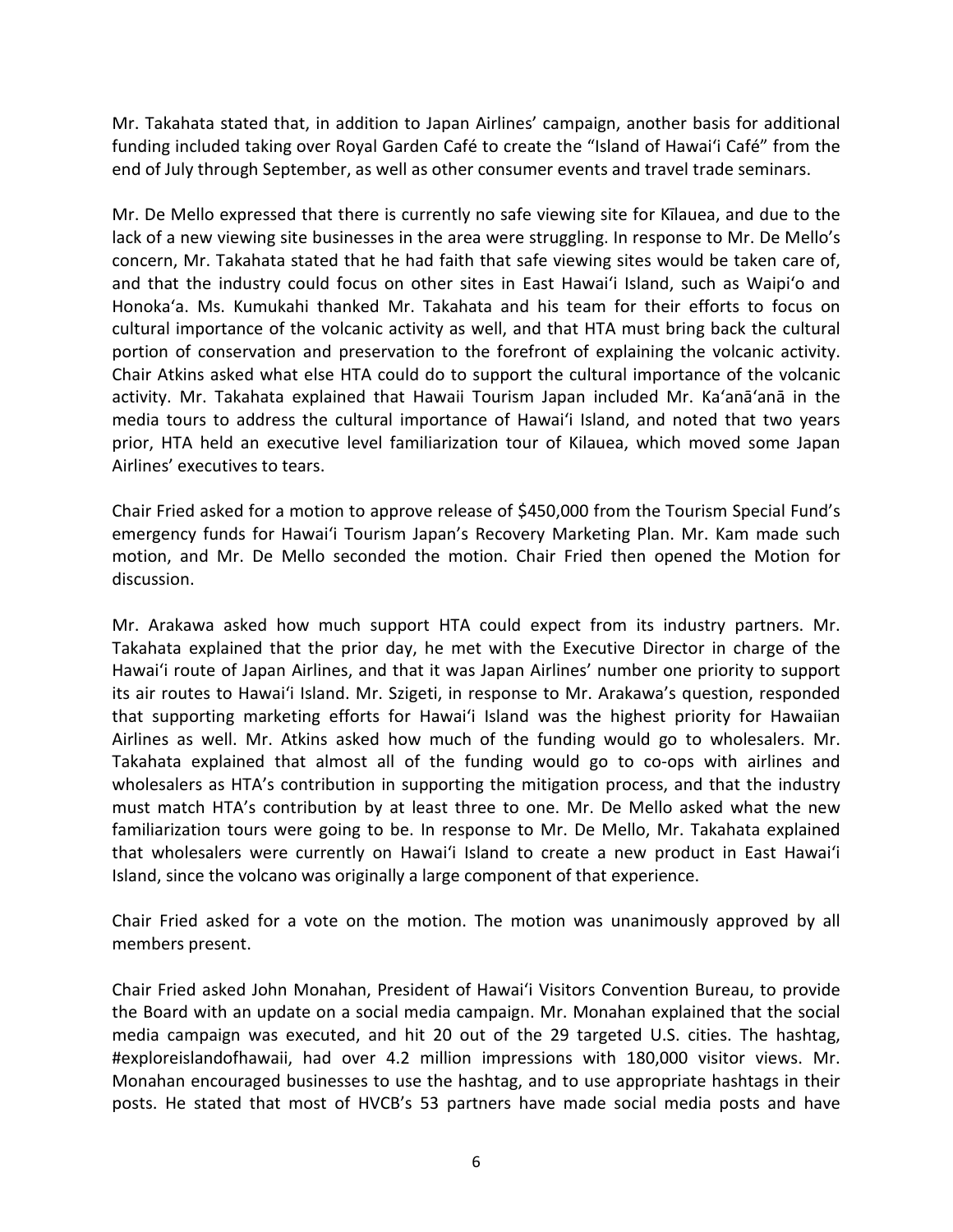helped to amplify HVCB. Mr. Monahan also stated that mainstream media is spreading a positive message that travelling to Hawai'i Island is safe. He agreed with earlier statements made by Mr. Takahata that booking pace is still a problem, and that prospective visitors have concern with the air quality on Hawai'i Island. Mr. Monahan stated that monitors in Kona will help to accurately measure the air quality. He predicted that the visitor industry will ultimately be harmed until a new viewing site is established for Kīlauea. Last, Mr. Monahan stated that HTA should continue to ensure that the volcanic activity on Hawai'i Island is not called or discussed as a natural disaster, while still noting that residents have lost their homes and belongings. In addition, he expressed that the volcanic activity must be addressed with a cultural component, and that the industry could change the theme of public perception to the current circumstances making it the best time to visit Hawai'i Island. Mr. Monahan recognized Hawai'i Island for its efforts to mitigate harm to visitor arrivals, in particular Ross Birch of the Island of Hawai'i Visitors Bureau.

#### **7. Presentation, Discussion and Action on HTA's Financial Report for March 2018**

Chair Fried acknowledged Marc Togashi, who requested approval for HTA's Financial Report for March 2018. Chair Fried asked for a motion to approve HTA's financial statements for March 2018. Mr. Kam made such motion, and Mr. De Mello seconded. Chair Fried opened the motion for discussion. Chair Fried, after hearing no discussion asked for a vote. The motion was unanimously approved by all members present.

Chair Fried announced a short recess.

**The meeting was recessed at 11:00 am. The meeting was reconvened at 11:05 am.**

#### **8. Presentation by AEG Regarding an Update of Hawaii Convention Center Operational Activities and Sales Initiatives**

Chair Fried acknowledged Teri Orton to provide an update of Hawai'i Convention Center operational activities and sales initiatives. Ms. Orton stated that the Hawai'i Convention Center exceeded one million in gross revenue for May, and that this was the third month this year in which one million was exceeded. She explained that the Hawai'i Convention Center worked under budget due to a timing difference of one association group that straddled for two months, and that an 8 percent variance was due to Hawai'i Convention Center not getting food and beverage revenue as anticipated for another association group. Ms. Orton stated that the Hawai'i Convention Center had a loss of revenue at \$260,000, which was slightly larger than anticipated. She added that the year to date revenue was 5.7 million, and that the Hawai'i Convention Center had a net loss of \$511,000, which was \$98,000 more than anticipated. She also clarified that the reforecast numbers for the year would change due to the impact of losing two corporate groups, a basketball tournament, and Evolution Sports, which was a multi-sport event that pulled out after Hawai'i Convention Center refused to hold the mixed martial arts component. Ms. Orton stated that with the loss of those groups, food and beverage revenue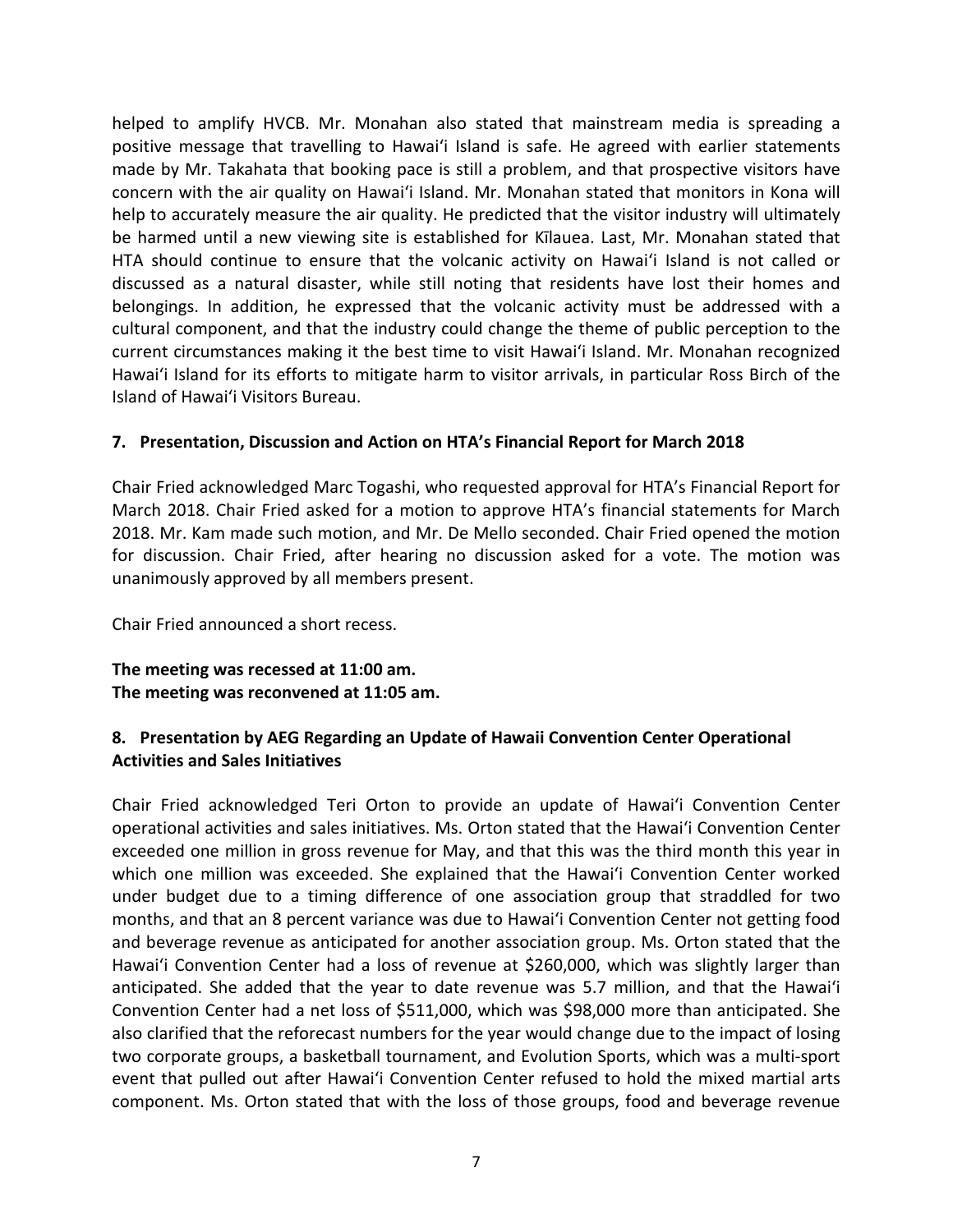for the Hawai'i Convention Center has declined. She mentioned one group, American Demo Associates, moved their dinner program from the Hawai'i Convention Center to Hilton Hawaiian Village, and that loss would be reflected in a new reforecast in July. She also mentioned that in June, Hawai'i Convention Center had several groups it deployed concessions for, but that the revenue did not cover the labor costs for those concessions. Ms. Orton stated the Hawai'i Convention Center was confident it would get 30 to 40 percent flow-through for the year, and anticipated a higher return on investment. She stated the currently, there a \$20.05 return on investment for every dollar spent.

Lee Conching stated that the Hawai'i Convention Center brought in 11,257 room nights for May, bringing the year to date room nights to 52,573 and on pace to achieve 200,000 room nights by the end of year. Mr. Conching stated that Hawai'i Convention Center hired a new regional director of accounts for the East Coast, Kristie Chang, who will join the team on July 9, 2018. Mr. Conching explained that Ms. Chang brought an event to Hawai'i Convention Center in her previous position and that she will be able to get up to speed quicker than most other potential hires.

Mr. Conching said that the Association for Research in Vision and Ophthalmology was successful, forecasting 6,000 attendees and receiving 10,000 attendees, and organizers of its conference stated their interest in rebooking for the next year. Mr. Conching also mentioned the Hawai'i Convention Center had recent successful events for American Academy of Pediatric Dentistry and other groups.

Mr. Atkins asked whether the volcanic activity has affected the Hawai'i Convention Center's conferences. In response to Mr. Atkins, Mr. Conching explained that he had received calls asking whether attendees would be able to travel from their hotels to the Hawai'i Convention Center due to the volcanic activity, and that those questions were exemplary of why it was so important for HTA and other stakeholders to address public misconceptions on the extent of the volcanic activity. Mr. De Mello offered the fact that, compared to the entire State, only 10 square miles are impacted by volcanic activity. Mr. Dee noted that convention center bookings were intensely competitive, and that it would be worth assuring groups interested in the Hawai'i Convention Center that there are no changes based on the volcanic activity on Hawai'i Island.

## **9. Report of, Discussion and Request for Funding Approval of Programs Recommended by the Marketing Standing Committee**

Chair Fried acknowledged Mr. Dee, who began his report by stating that the Marketing Standing Committee reviewed the Hawai'i Tourism Japan program, and that the Committee recommended moving forward with the \$450,000 investment from HTA's emergency funds. Mr. Dee provided that the Global Tourism Summit was significantly ahead of pace in preparation and sponsorships. Mr. Dee explained that the Marketing Standing Committee discussed sports marketing at length in its executive session and assessed an impact report by Ascendant on the impact Hawai'i sports events had on travel impact overall. Mr. Dee explained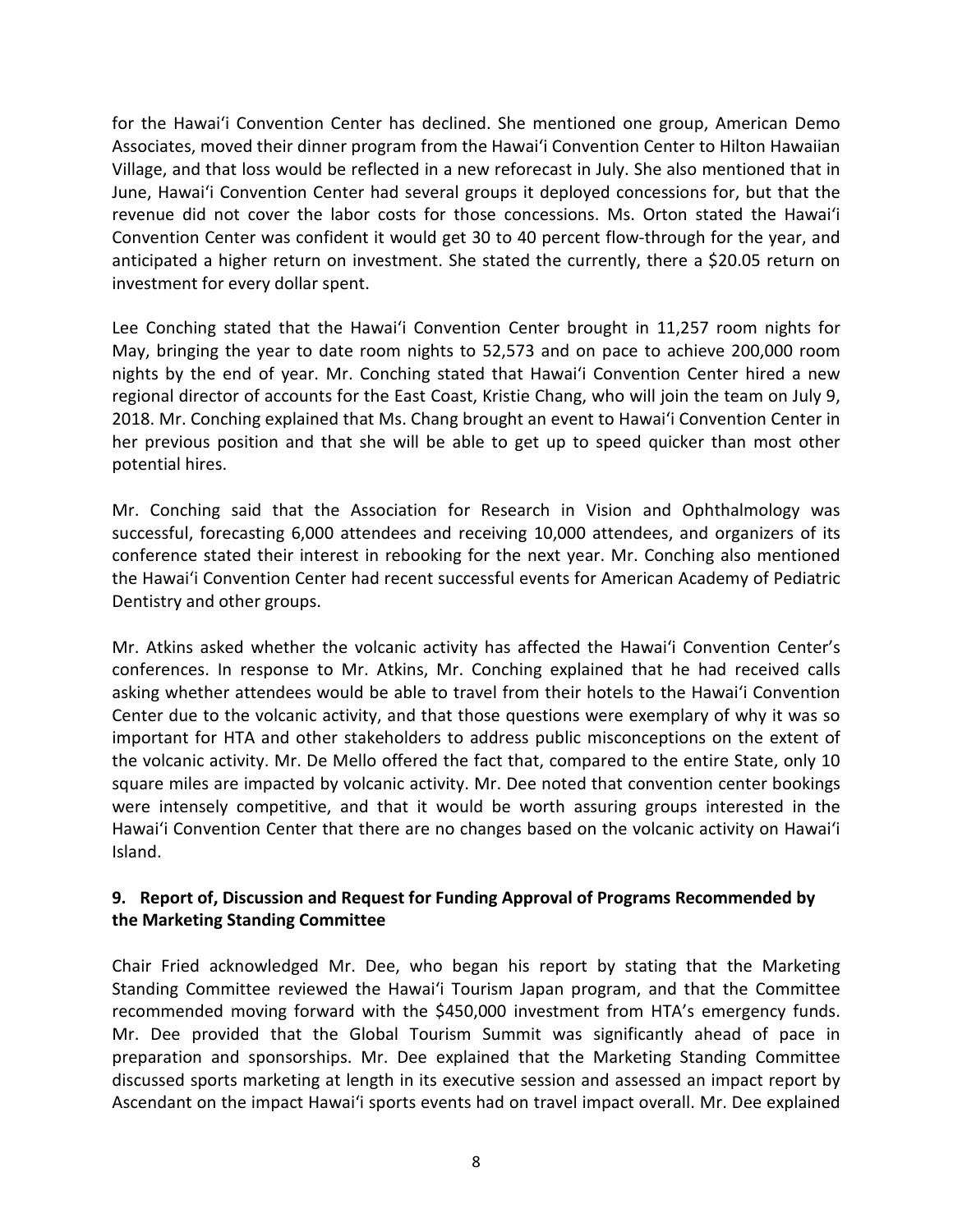that the report was surprising, and that those who view televised sports events located in Hawai'i are twice more likely to want to visit than those who had not seen the televised event. He stated that the Marketing Standing Committee's takeaway from the Ascendant report was that HTA's sports strategy was appropriate, but that it could invest more over time because the results appear to be there. Mr. Dee mentioned that the Marketing Standing Committee discussed updates on soccer, Ultimate Waterman, and the Los Angeles Rams. He stated that the Marketing Standing Committee made a recommendation for HVCB to perform a market evaluation before the Committee would make a recommendation to the Board.

Ms. Yamaguchi noted that, beyond the recent events on Hawai'i Island and Kaua'i, there has been little discussion of the State's problem of homelessness. Mr. Szigeti, in response to Ms. Yamaguchi, stated that HTA will address homelessness in the upcoming July meeting with Mayor Caldwell and Waikīkī stakeholders, and that homelessness is prevalent in all areas of O'ahu and needs to be addressed.

#### **10. Discussion and Approval of the FY19 HTA Budget**

Chair Fried expressed that moving forward HTA will attempt to address more budget issues outside of executive session, and acknowledged Mr. Togashi, who explained that HTA's Brand Management Plan, distributed to Board members in their packets, explains how HTA's programs are executed, and that the Fiscal Year Budget should be read with the Brand Management Plan.

Mr. Dee noted that, when HTA's budget was scrutinized by the legislature, HTA did not have a Brand Management Plan, and he thanked HTA's Staff for preparing the document. Mr. Dee expressed concern that Board members receive Board Packets on the day of the Board meeting, but that the Board is expected to approve the budget on the same day. Chair Fried noted that, prior to the Board meeting, Board members have discussed the budget to large extent in individual meetings with staff, with each meeting comprised of two Board members at a time, and he asked whether the staff sought the Board's approval during the meeting or if the Board had time to go through the Board Packets based on new information. Mr. Togashi, in response to Chair Fried, stated that the Board did not have to approve the budget if it was not ready to do so, and that he could review any significant year-over-year changes in the Brand Management Plan since the Board had not yet had the opportunity for review. Mr. Atkins expressed that the biggest challenge was that there were several new programs, and that he felt that the programs were too conceptual and not ready to be executed. He explained that, as an example, Mr. Ka'anā'anā oversees close to 80 contracts through 29 line budget items, and that he was concerned with HTA taking on additional programs. He expressed that he would prefer to see plans come to the Board that were well planned and could be executed at the beginning of the year, instead of having HTA Staff plan a program which could not be implemented until the end of the year. Mr. Togashi, in response to Mr. Atkins' concerns, explained that HTA reduced the amount of programs, emphasized high priority programs, and that some programs are granted funding with the understanding that a large portion of the year would be planning the execution of the program; however that Staff had taken note of the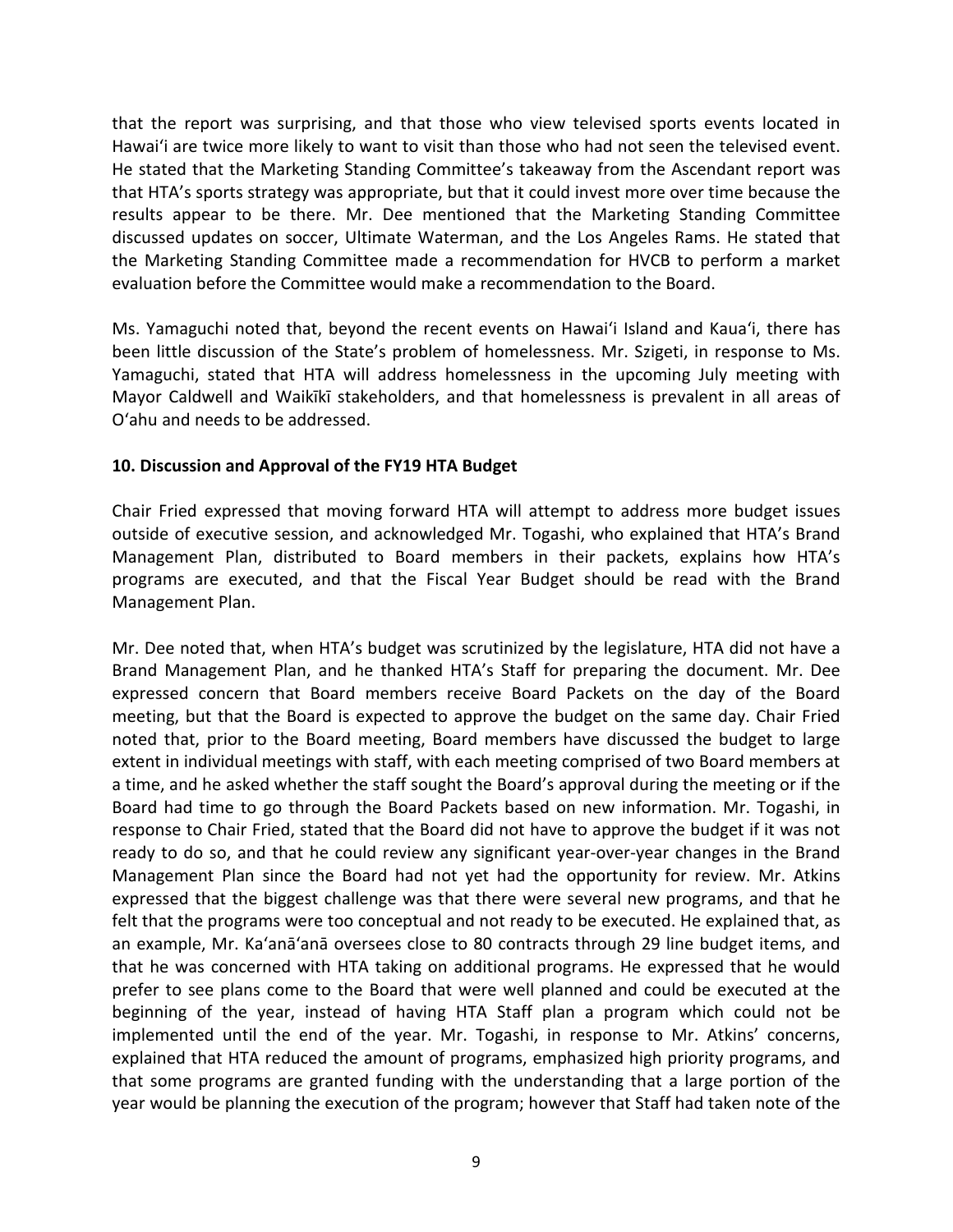Board's earlier request for more detailed plans and were prepared to discuss those plans.

Mr. Togashi explained that, in order to respect the desire to address the budget in public session, Board members received versions of the budget which highlights confidential information, and that the intent of doing so was to be able to address confidential information in a sole executive session. Chair Fried expressed concern that with three incoming Board members, passing the budget would be ideal, but that the Board did not need to pass the budget if there were concerns.

Mr. Togashi stated that HTA's mission guides its strategic plan, which then guides its budget. He expressed that the budget originally proposed in May reflected shifts in funds to manage Hawai'i as a destination, and that the revised budget continues to recognize this as a priority while restoring funding originally proposed to shift funds from HTA's largest markets, in consideration of Hawai'i Island and Kaua'i. Mr. Togashi brought the Board's attention to documents distributed in the Board Packets, and explained that the budgets sheets were supplemental to the previous distributed budget. Chair Fried noted that the revised budget revised twenty items since the Board's May meeting and delineates the changes. For certain programs, Chair Fried asked whether any program costs had been carved out of the budget. Mr. Togashi replied that a portion of the budget for payroll related to certain programs had been recategorized to a new single budget line called in-house program support for greater transparency of in-house contractors, who were working on HTA programs and staffed through staffing agencies. Mr. Dee asked for clarification whether those staff members were under HTA's payroll. Mr. Togashi, in response to Mr. Dee, stated that the staff in the in-house program support budget line were staffing agency hires and not under HTA's payroll as State employees. Chair Fried commented that HTA should request the legislature to assist with the administrative cap so that HTA could hire more full-time staff.

Mr. Atkins inquired about approximately \$1.25 million in costs for a program to implement security cameras generally, not specific to the separate initiative to install security cameras in Waikīkī. Mr. Togashi, in response to Mr. Atkins, clarified that Staff is proposing two separate programs to fund security cameras. Mr. Togashi added that the cost associated with the cameras were included in the Waikīkī Safety Program and the Ho'okaulike Program, which would dedicate cameras to be installed outside of restrooms and frequently visited parks and trails. Mr. Togashi stated that the cameras are expected to deter vandalism of public restrooms. Mr. Atkins asked whether the counties supported the funding of these security initiatives. Mr. Togashi, in response to Mr. Atkins, stated that HTA's support is to expand on county programs already in place.

Mr. Dee said that HTA has a \$1 million allocation from the legislature to address homelessness, and that the legislature allocates \$3 million to the Department of Land and Natural Resources ("DLNR") to implement HTA's strategic plan. Mr. Togashi, in response to Mr. Dee's comments, explained that HTA does not have control over DLNR's allocation of the \$3 million. Mr. Dee asked whether HTA had ever given presentations to DLNR on fulfilling its objectives. Mr. Ka'anā'anā, in response to Mr. Dee, said that HTA has improved its working relationship with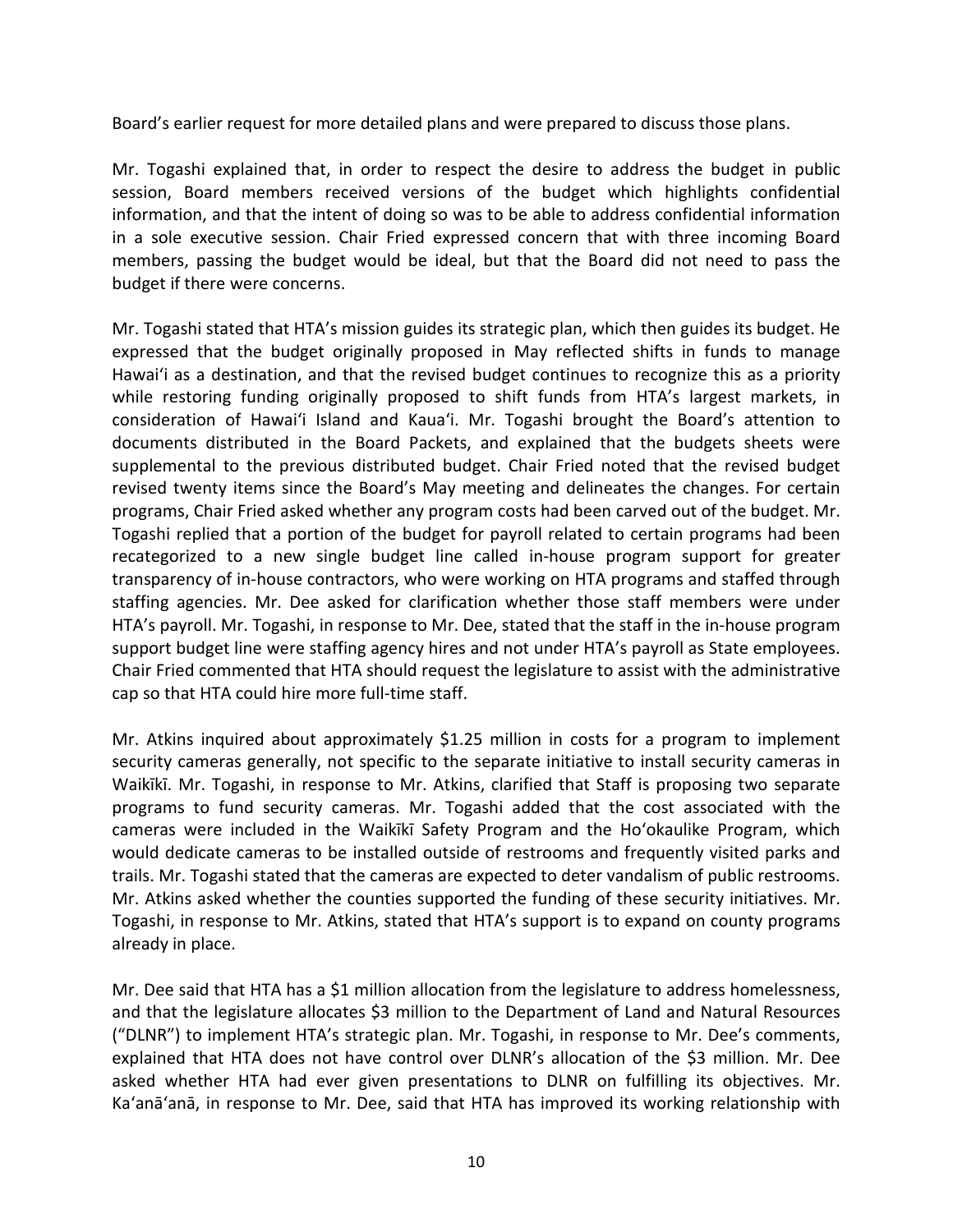DLNR, and DLNR has shared how it spends the \$3 million allocation of transient accommodations tax. Mr. Ka'anā'anā stated that a majority of the \$3 million is currently used to contract county lifeguards for state beach parks.

Mr. Atkins expressed that he is not opposed to HTA's initiative to fund additional security cameras but wanted more information on its effectiveness. Mr. Togashi, in response to Mr. Atkins, stated that the cameras were a one-time cost, and that the impact of the program would be immediate. Mr. Togashi explained that the City & County of Honolulu has informed them that the Honolulu Police Department has used footage from other security cameras and keep such footage for three weeks.

Mr. Atkins asked for a break down of a specific line item relating to security. Mr. Togashi explained that approximately \$500,000 were for security cameras for O'ahu parks and trails, and that \$100,000 was allocated for tourism strategic plans for Hawai'i Island and Kaua'i. Mr. Atkins asked for clarification on whether the line item for security measures in Waikīkī was separate from another line item for security measures in all areas of the State. Mr. Togashi responded affirmatively and explained that the Waikīkī security camera is under the budget line for the Waikīkī Safety Program. Mr. Dee expressed concern on HTA introducing new programs that have funding costs of over \$1 million. Mr. Togashi, in response to Mr. Dee's concern, explained that an additional \$200,000 of the program budget was for funding the construction of bollards in Waikīkī. Mr. Dee stated that he did not think it was in HTA's best interest to install bollards. Mr. Atkins also stated that he believed the industry would be better suited to prepare a plan to introduce to HTA for bollards or other improvements, and that the Board should have discussions on how far HTA's programs should support additional security measures. Ms. Yamaguchi, in response to Mr. Atkins, said that security should be a part of HTA's consideration in marketing due to the negative press caused by criminal acts, and that mitigation of crime by supporting infrastructural needs was prudent and responsible. Mr. Atkins replied to Ms. Yamaguchi by stating that perhaps the Board and HTA should encourage stakeholders to create plans and approach HTA, opposed to HTA creating and spearheading programs relating to security and improvements.

Chair Fried announced a short recess.

## **The meeting was recessed at 12:30 pm. The meeting was reconvened at 12:54 pm.**

## **11. Discussion and Decision-Making on Outcome of Annual Evaluation of HTA President and Chief Executive Officer**

Chair Fried asked the Board to move to item number 11 on the agenda, Discussion and Decision-Making on Outcome of Annual Evaluation of HTA President and Chief Executive Officer, due to time constraints by fellow members on the Board.

Chair Fried requested a motion to enter Executive Session. Ms. Kumukahi made a motion for an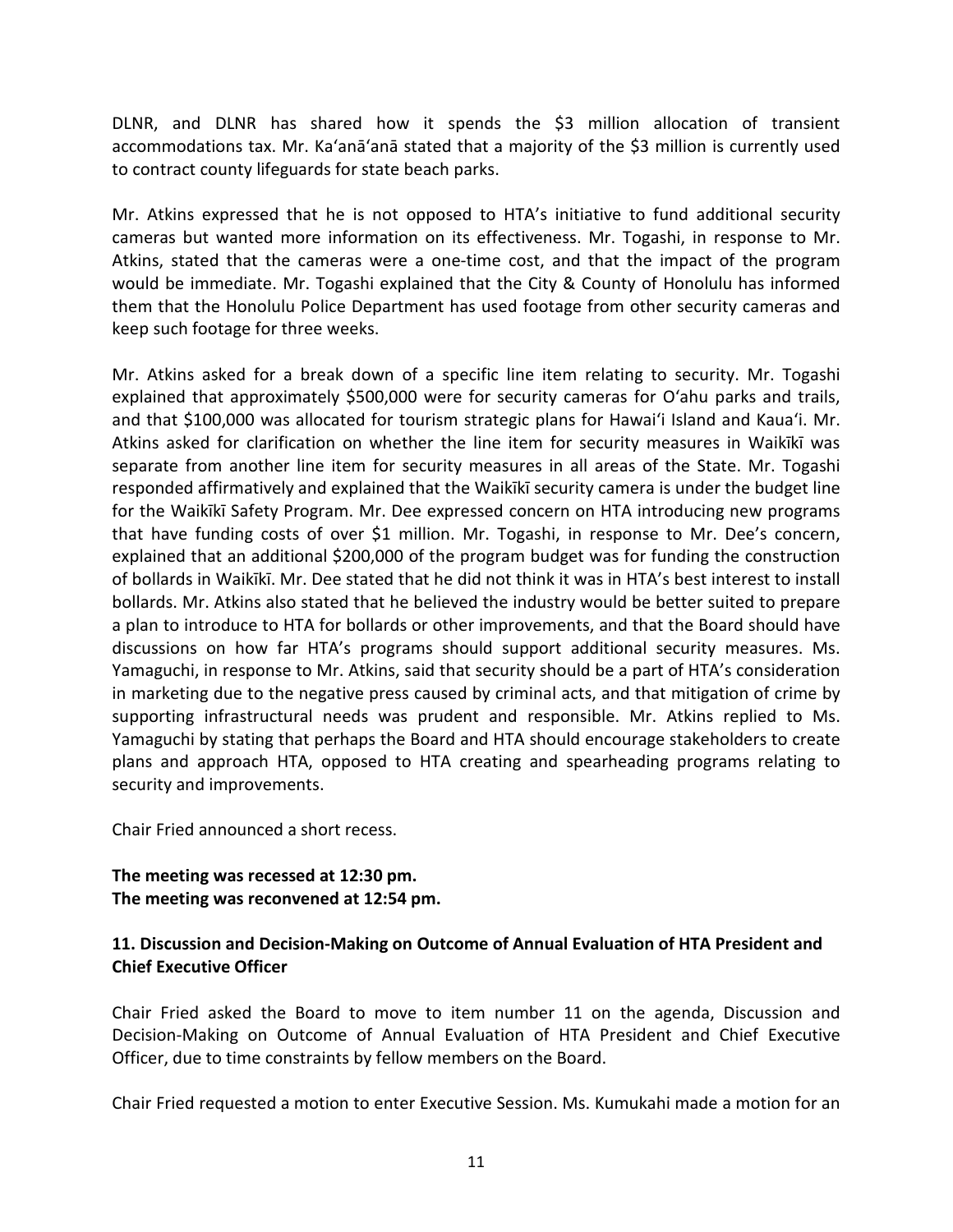Executive Session. Mr. De Mello seconded the motion, which was unanimously approved by all Board members present.

## **Board entered its first Executive Session at 12:55 pm. First Executive Session ended at 1:57 pm.**

#### **10. Discussion and Approval of the FY19 HTA Budget**

Chair Fried began discussion by stating that it was difficult for the Board to approve the budget in the same day it received the revised budget in the Board Packets. Chair Fried expressed that the Board may be subject to criticism for approving the budget or only a part thereof and suggested returning at the next Board meeting with all the necessary information to approve the budget. Mr. Togashi requested that the Board approve nominal minimum funding necessary to cover HTA's payroll and program costs for the upcoming months. Chair Fried stated that Mr. Togashi would have to bring the incoming Board members to understand HTA's budget as quickly as possible. Chair Fried suggested approving \$300,000 from the Tourism Special Fund HTA's payroll and \$100,000 from the Hawai'i Convention Center Special Fund. In response to Chair Fried's suggestion, Mr. Kam suggested approving a larger amount. Mr. Togashi requested \$400,000 from the Tourism Special Fund and \$120,000 from the Convention Center Enterprise Special Fund.

Mr. Atkins requested that funding for a water safety line item be passed. He explained that HTA planned to match donations to support water safety in the County of Kaua'i, and that fundraising was currently ongoing. He also stated that the fundraising event would give other counties an incentive to hold similar events. Mr. Kinkley, in response to Mr. Atkins' request, informed the Board that it may pass particular items if it so chooses, and if it considers the item to be meritorious. Mr. Ka'anā'anā expressed concern over some contracts that were expiring within the next two months, and that if those contracts were not renewed, HTA would have to acquire those services again through a Request for Proposal ("RFP"). Chair Fried, in response to Mr. Ka'anā'anā's concern, stated that it made sense for the Board to give HTA the funding it needed to ensure it could renew those contracts.

Mr. Togashi requested a recess to quantify HTA's funding request to the Board to ensure that HTA covered its payroll, program costs, and costs to renew expiring contacts for the next two months. Chair Fried announced a short recess.

## **The meeting was recessed at 2:16 pm. The meeting was reconvened at 2:25 pm.**

Mr. Togashi requested interim funding for \$1.3 million from the Tourism Special Fund to support HTA through the next two months. Mr. Togashi stated that the request included \$350,000 for staffing and administration, \$50,000 for travel, \$75,000 for Ascendant, \$100,000 for the Merrie Monarch Festival, \$35,000 for Maoli Arts Month ("MAMo"), \$50,000 for communications, \$70,000 for memberships, \$500,000 for lifeguards, and \$70,000 for any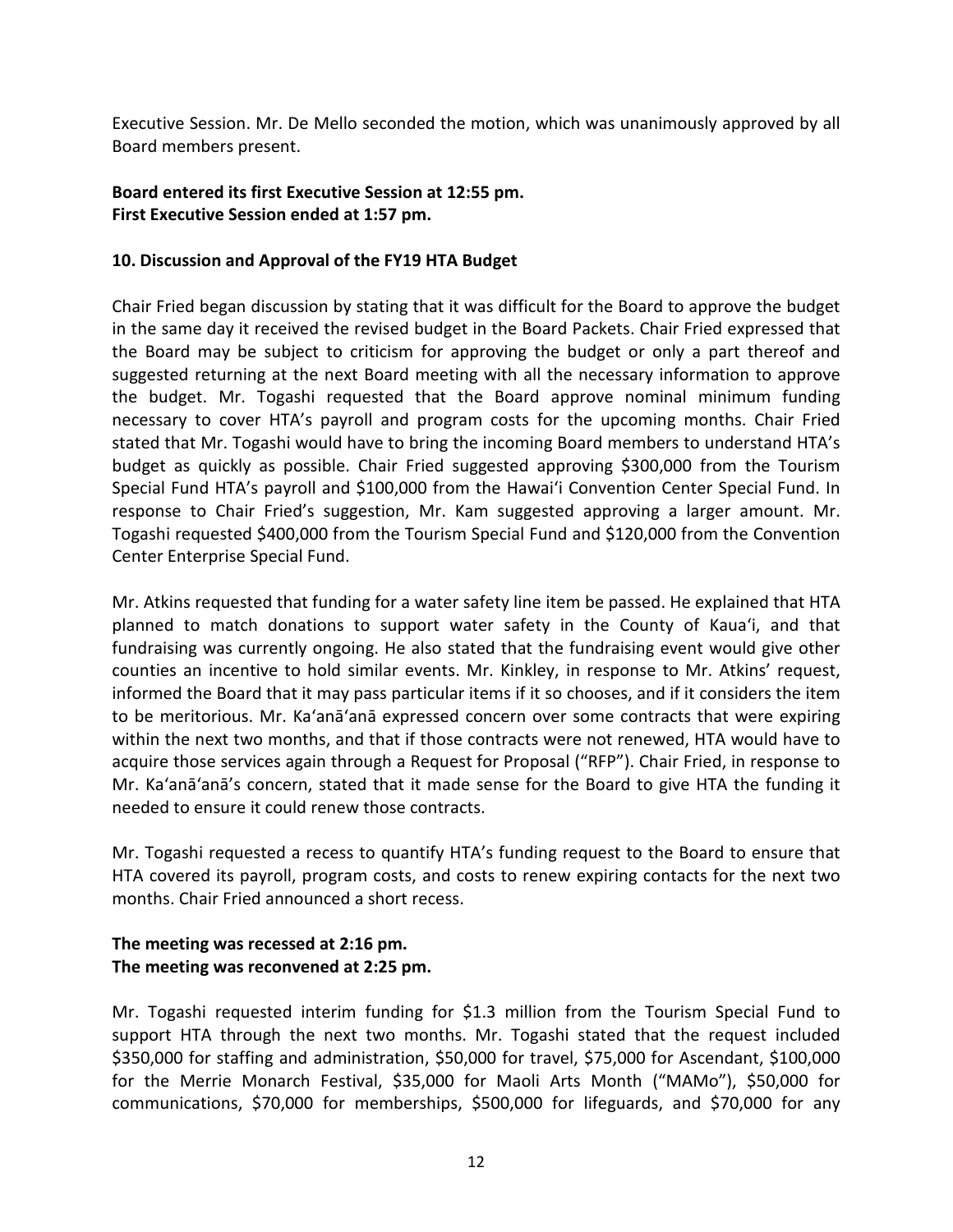additional unforeseen costs. Mr. Togashi also requested interim funding for \$120,000 from the Convention Center Enterprise Special Fund. Mr. Togashi informed the Board that, because the budget would not be approved, HTA would ask the Global Management team to push back submission of its Brand Management Plan. Mr. Togashi mentioned that a Request for Proposal ("RFP") was currently open for a community program, and that the anticipated grant would be for \$4 million, but that there would likely be no award until September. Mr. Togashi also mentioned that the \$1.3 million is in addition to various multi-year contracts, primarily for research, that had been previously contracted for. Last, Mr. Togashi requested that the Board enter executive session to discuss one of HTA's markets. Chair Fried, in response to Mr. Togashi's request, stated that the Board would go into executive session at the end of the Board Meeting.

Chair Fried asked for a motion to approve the interim budget of \$1.3 million from the Tourism Special Fund and \$120,000 from the Convention Center Enterprise Special Fund. Mr. Kam made such motion, and Ms. Kumukahi seconded the motion, which was unanimously approved by all members present.

## **11. Discussion and Decision-Making on Outcome of Annual Evaluation of HTA President and Chief Executive Officer**

Chair Fried stated that he would discuss the outcome of annual evaluation of HTA President and Chief Executive Officer, Mr. Szigeti. Chair Fried began by explaining that in 2014, the Board searched for a new HTA President and Chief Executive Officer. He said that four Board members and two committee members felt that no single person was a great fit, and then found Mr. Szigeti at Hawai'i Lodging and Tourism Association. He explained that HTA selected Mr. Szigeti to fill the role of President and Chief Executive Officer, and that Mr. Szigeti provided HTA with staff autonomy, a more business-oriented approach, more precise budget numbers and detail, and a positive change of culture. He said that, since Mr. Szigeti took charge of HTA, it is in a much better position than when he entered. Chair Fried noted several of Mr. Szigeti's accomplishments, including broadening HTA's reach, improving mobile technology, reaching millennials, and splitting Canada from the U.S. Market. Chair Fried also noted that the field of tourism is fluid and evolving, and that HTA has faced challenges with vacancies in the Chief Operating Officer and Vice President of Marketing and Product Development positions. He said that a few stakeholders in the hotel industry expressed concern over Mr. Szigeti's institutional knowledge.

Chair Fried stated that, in large part to the current political environment, the permitted interaction group, consisting of Fred Atkins, Sean Dee, George Kam, Rick Fried, Kelly Sanders, and Craig Nakamura, decided it would be best for HTA to move in a different direction.

Chair Fried read a statement signed by Mr. Szigeti, stating "Given my recent meetings, it is clear that I will not be permitted to finish the term of my contract that being the case I suggest the best path for all of us is that my date of termination without cause should be October 31, '18, and pursuant to my contract on November 1, '18, I will receive six months' pay upon separation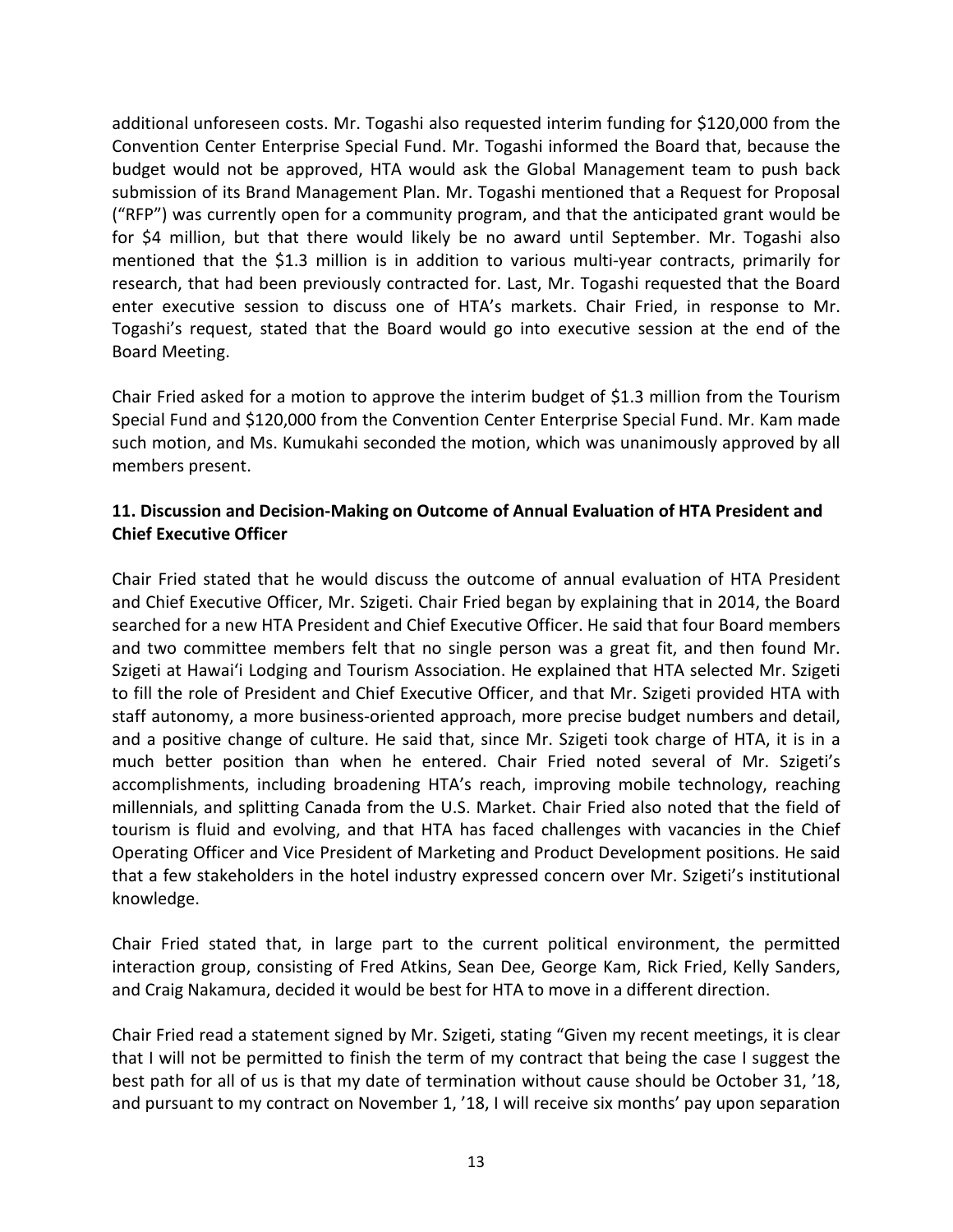in a lump sum payment."

Chair Fried stated that some may question why Mr. Szigeti would remain in his position until October 31, in which he said there were three key reasons. Chair Fried said first that the Global Tourism Summit would not exist without Mr. Szigeti, and that he would see the event through to its completion. He said the second reason is that Mr. Szigeti can provide a strong response to the current emergency situations on Hawai'i Island and Kaua'i. He said the third reason is that HTA would be 'rudderless' without Mr. Szigeti while the Chief Operating Officer and Vice President of Marketing and Product Development positions remain unfilled.

Chair Fried stated that a Chief Operating Officer was coming in on a month-to-month basis, and that interviews for a new President and Chief Executive Officer would begin fairly soon. He said that an Administrative Committee, with Craig Nakamura, Kelly Sanders, and Chair Fried would seek the Board's input on how to best seek a new President and Chief Operating Officer. Chair Fried stated that Mr. Szigeti has been wonderful to work with throughout his term.

Mr. Szigeti thanked the Board and expressed his respect for their work. He explained that, in the three years that he has been with HTA, he emphasized the importance of teamwork, collaboration, and partnerships, and that the success of the Global Tourism Summit was a testament to those values. Mr. Szigeti stated that the last three years were very successful, and through the HTA Board's passion and vision, it has helped the State achieve record tax revenue, access, visitor spend, visitor arrival and job creation. He expressed that, while he remains for the next four months, HTA would not skip a beat and continue with a high sense of urgency. He acknowledged HTA's goals to address HTA's audit, have sufficient staffing, and have a successful Global Tourism Summit.

Chair Fried recognized Mr. Togashi's request to enter into an executive session to discuss one of HTA's markets. Chair Fried stated that the Committee needed to enter into Executive session for the remainder of this topic, in order to protect Hawai'i's competitive edge as an international destination. Chair Fried added that Executive Session is allowed by Hawai'i Revised Statutes sections 201B-4(a)(1)&(2). Chair Fried requested a motion to enter Executive Session. Mr. Kam moved for an Executive Session and Mr. De Mello seconded the motion, which was unanimously approved by all Board members present**.** 

## **Board entered its second Executive session at 2:41 pm. Second Executive Session ended at 2:45 pm.**

## **12. Adjournment**

Chair Fried requested a motion to adjourn the meeting. Mr. Kam so moved and Ms. Kumukahi seconded the motion, which unanimously approved by all the Board members present.

The meeting was adjourned at 2:45 p.m.